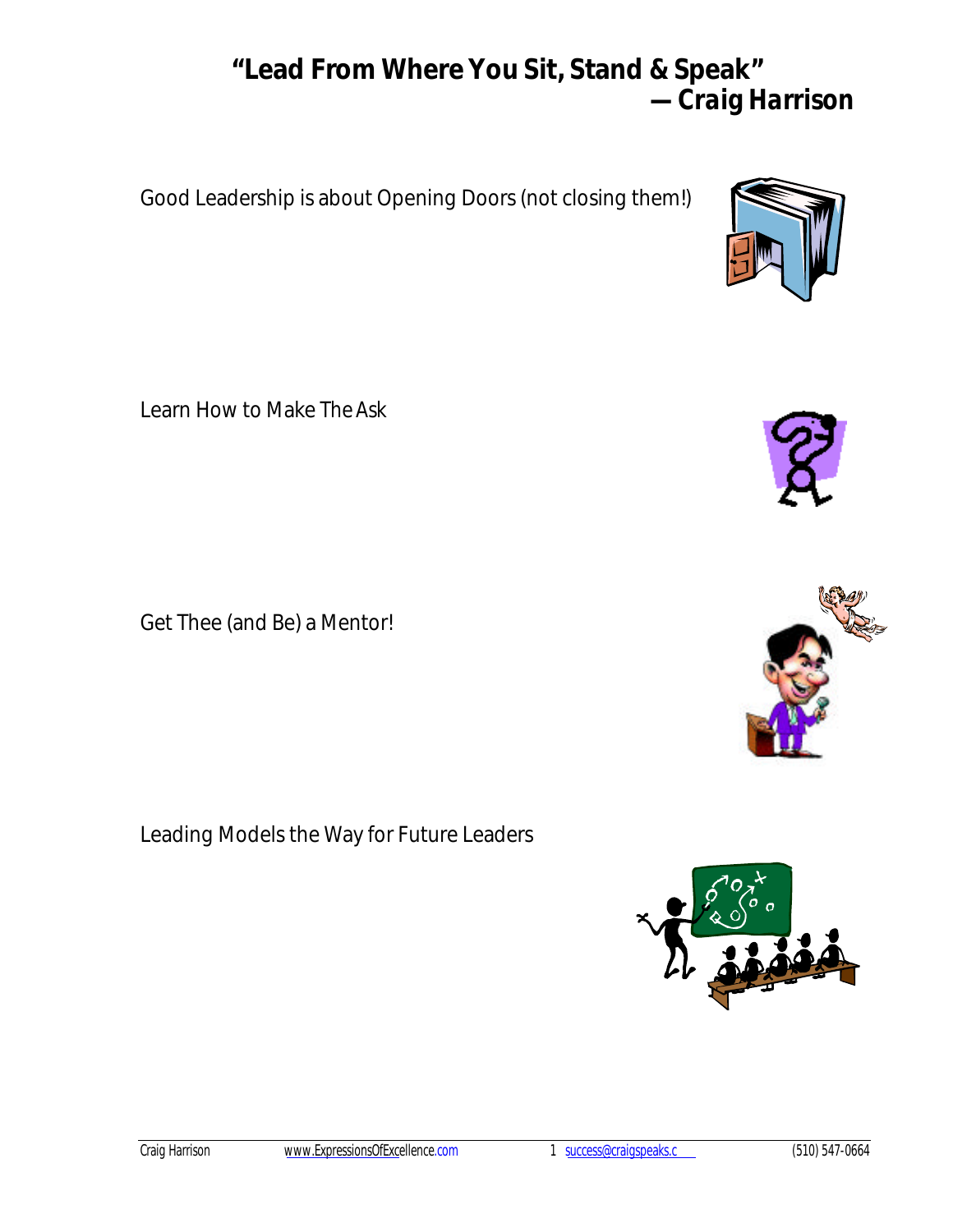

**Lead From Where You Sit Each of Us Can Lead, Regardless of Official Toastmaster Title** By Craig Harrison DTM success@craigspeaks.com



When I first joined my Toastmasters I look admiringly at the seven elected officers of our club for leadership. Over time I've come to see we *all* have the opportunity to lead, and not just when we are that week's Toastmaster. Consider the many opportunities for you to demonstrate leadership within a typical Toastmaster meeting.

#### **1. When Guests Arrive**

Each of us can embrace leadership by reaching out to welcome guests to our club. The willingness to approach them, introduce yourself, extend a handshake and welcome them is what a leader does. Your warm smile, inviting personality and facility at introducing them to others and seating them accordingly is a marvelous application of leadership. You don't have to be the club's sergeant-at-arms or membership vice president to welcome guests. As a leader you do this naturally.

## **2. Closing the door**

While Toastmasters is an inviting organization once the meeting starts a premium is placed on being able to hear participants without distractions. During many a meeting if an open door is allowing noise from the hallway to intrude, you can quietly get up and close the door. It's a subtle example of leadership that improves the quality of the meeting for all. Again, you needn't be an officer to lead. See a need and act upon it. That's what leaders do!

#### **3. Sharing Handouts**

Most agendas, evaluation and voting forms are passed out in advance of the meeting. A speaker's handout, however, may be passed out during the meeting. Leaders make sure everyone gets a copy. They take responsibility for fellow club members as well as themselves. Especially if latecomers arrive and aren't at the main table your leadership insures they too are cared for accordingly.

## **4. Filling In On Short Notice**

A leader is always willing to fill in to cover for an absent or late arriving club member. They effortlessly slide over to become Timekeeper when the official meeting time arrives and the scheduled Timekeeper is nowhere in sight. Ditto Opening Thought, Closing Thought or Speech Evaluator. Leaders are always on call to serve the needs of the club. Be a leader and make yourself available for the good of your club.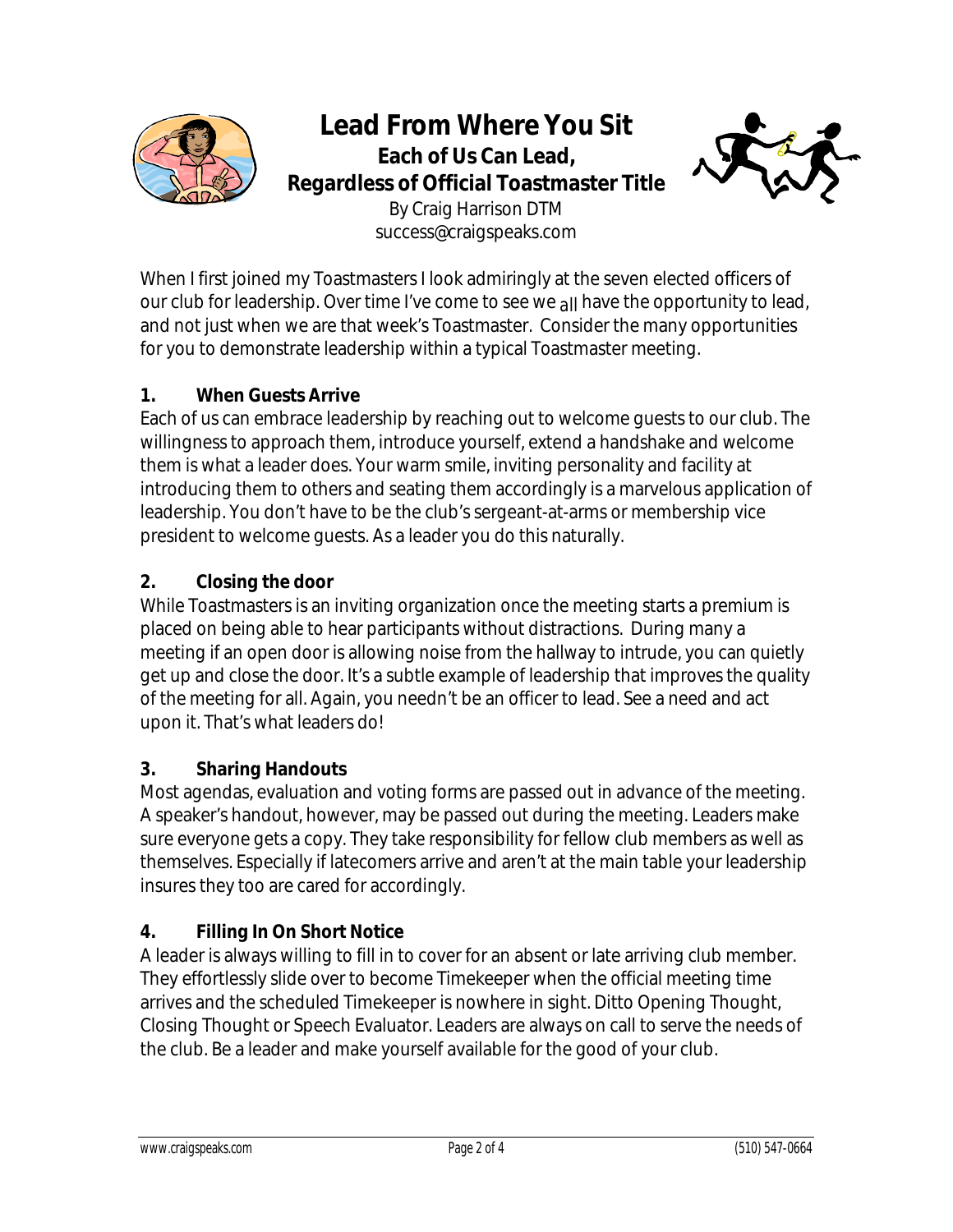#### **5. Modeling Good Listening**

I used to think what distinguished leaders from followers was what they said and how they said it. I've come to realize silent leadership is powerful too. Your actions model proper behavior. When you focus on being a good listener you are modeling appropriate behavior for others. Ignoring distractions and cross chatter during the meeting, concentrating fully on the speaker at the lectern and even taking notes of important information models good listening. That's leadership in action; others will follow your lead.

#### **6. Helping Others Look Good**

Anytime you say or do something to help others within a meeting that's good leadership. When you remove an impediment in the path of arriving speakers, reorient the chairs or tables for improved sight lines, give visual cues to colleagues to speak up, button up or smile, or otherwise be more effective, that's leadership! When I am in the back of a room listening to a soft-spoken speaker I might cup my hand to one ear to indicate I can't hear them in the back. Nobody else sees me do this but it makes a difference to many. Opportunities abound to help others succeed during a meeting. Look for and act upon them for the betterment of all.

## **7. Arriving Early**

I've always believed that arriving early is a form of leadership. That's when you assure the room is set up, when you connect with other meeting participants and deal with the unexpected: a room is locked or configured differently, word arrives that a key player isn't arriving, or something else altogether. Leadership involves being in a position to assert yourself for the benefit of your club. To do, you have to be. Be early and do more!

While the world knows Toastmasters as the world's foremost organization dedicated to promoting oral *communication*, we know it for its marvelous *leadership* development opportunities too. Don't be fooled into thinking only club and district officers are honing their leadership muscles. We can all lead from where we sit, and in doing so become outstanding. Lead on!

> Professional speaker Craig Harrison is a past district governor who uses Toastmasters leadership lessons as a leader with the National Speakers Association and International Customer Service Association. Visit www.craigspeaks.com for additional tools for communication and leadership, call Craig directly at (510) 547-0664 or e-mail him at success@craigspeaks.com.